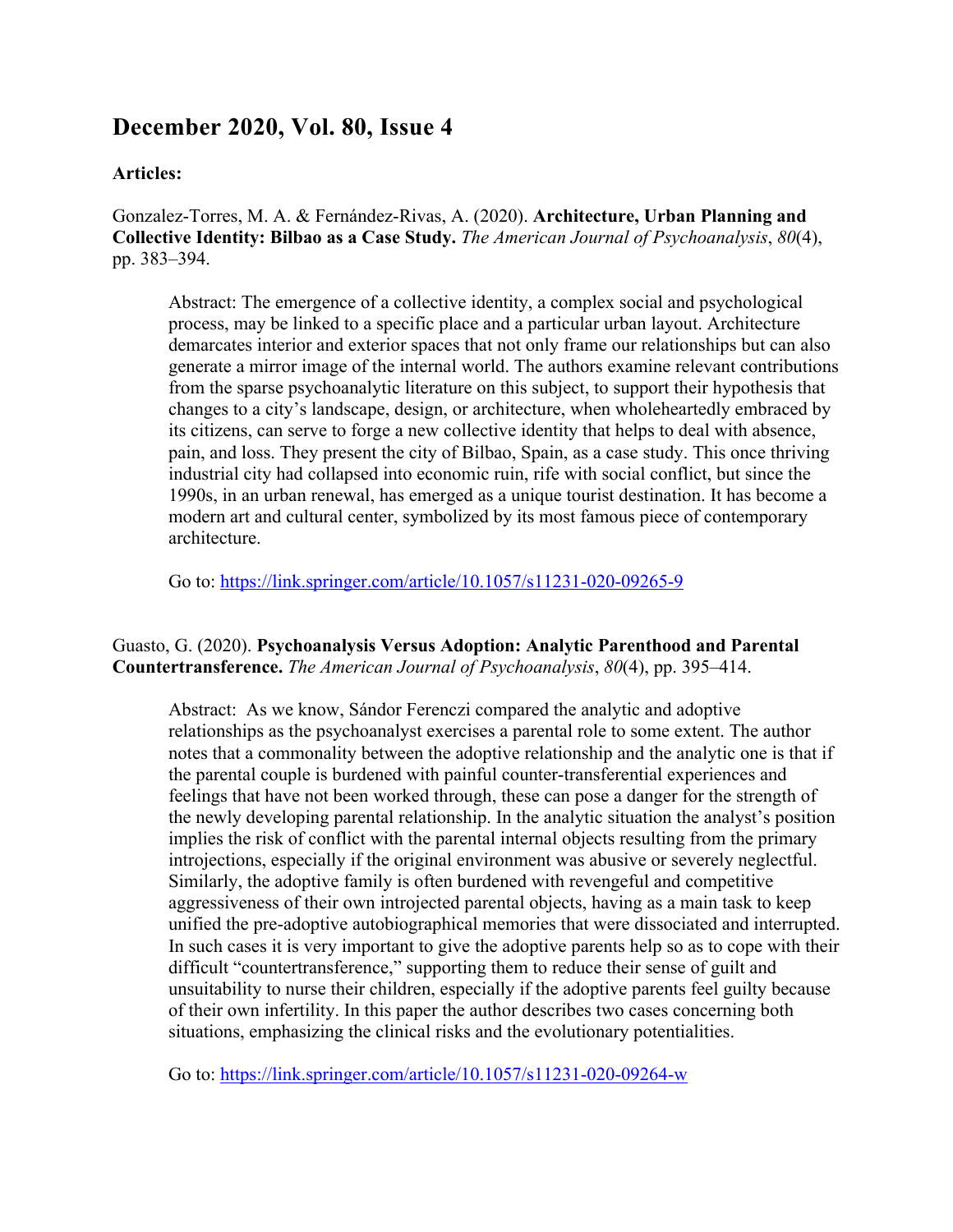## Kogan, I. (2020). **Some Psychoanalytic Reflections: Femininity, Feminism and Fantasy in "APPLE TREE YARD."** *The American Journal of Psychoanalysis*, *80*(4), pp. 415–434.

Abstract: This paper examines the interplay between femininity, feminism, and fantasy, based on the analysis of the protagonist of *Apple Tree Yard*, a British television mini series (2017) adapted by Amanda Coe from the novel of the same name by Louise Doughty (*Apple Tree Yard*. Farrar, Straus and Giroux, New York, 2013). This examination addresses the following questions: What causes a married, 52-year-old woman, with two grown children to engage in a reckless and perverse affair with a man she does not know? What unconscious fantasies have been evoked by the traumas of her childhood and of her adult life, and how do these unconscious fantasies encroach upon her external reality?

Go to: https://link.springer.com/article/10.1057/s11231-020-09266-8

Lijtmaer, R. (202). **Music Beyond Sounds and its Magic in the Clinical Process**. *The American Journal of Psychoanalysis*, *80*(4), pp. 435–457.

Abstract: This paper highlights the role of music in psychic change through a clinical case. A patient, who was initially distant and cold, started to talk about music. An enactment around the analyst's comment about a famous conductor, started an exchange of music "notes" that changed the course of treatment. For the analyst, it brought old memories and musical reveries. For the patient, music allowed him to be in touch with undiscovered parts of himself and losses that had not been mourned. There was a mutual personal transformation and expanding awareness of self and other for both participants.

Go to: https://link.springer.com/article/10.1057/s11231-020-09271-x

Thomas, K. R., Kim, J. H. & Rosenthal, D. A. (2020). **Psychodynamic Understanding and Treatment of Patients with Congenital Disability.** *The American Journal of Psychoanalysis*, *80*(4), pp. 458–471.

Abstract: This paper is a follow-up to an article published in 1989 by Cubbage and Thomas. The purpose of that article was to provide a comprehensive analysis of classical Freudian concepts such as castration anxiety, narcissism and self-regard, fear of the loss of love, secondary gain, the death instinct, and ego strength as they related to the treatment and personality development of persons with disabilities. Despite a rigorous review of the literature, an important paper of Freud's with direct and significant implications for persons with congenital or other early-life disabilities was inadvertently overlooked. The purpose of the present paper is to correct that oversight and to provide an almost verbatim synopsis and rehabilitation treatment implications of Freud's (1916) comments on "Exceptions," a character designation that includes persons with congenital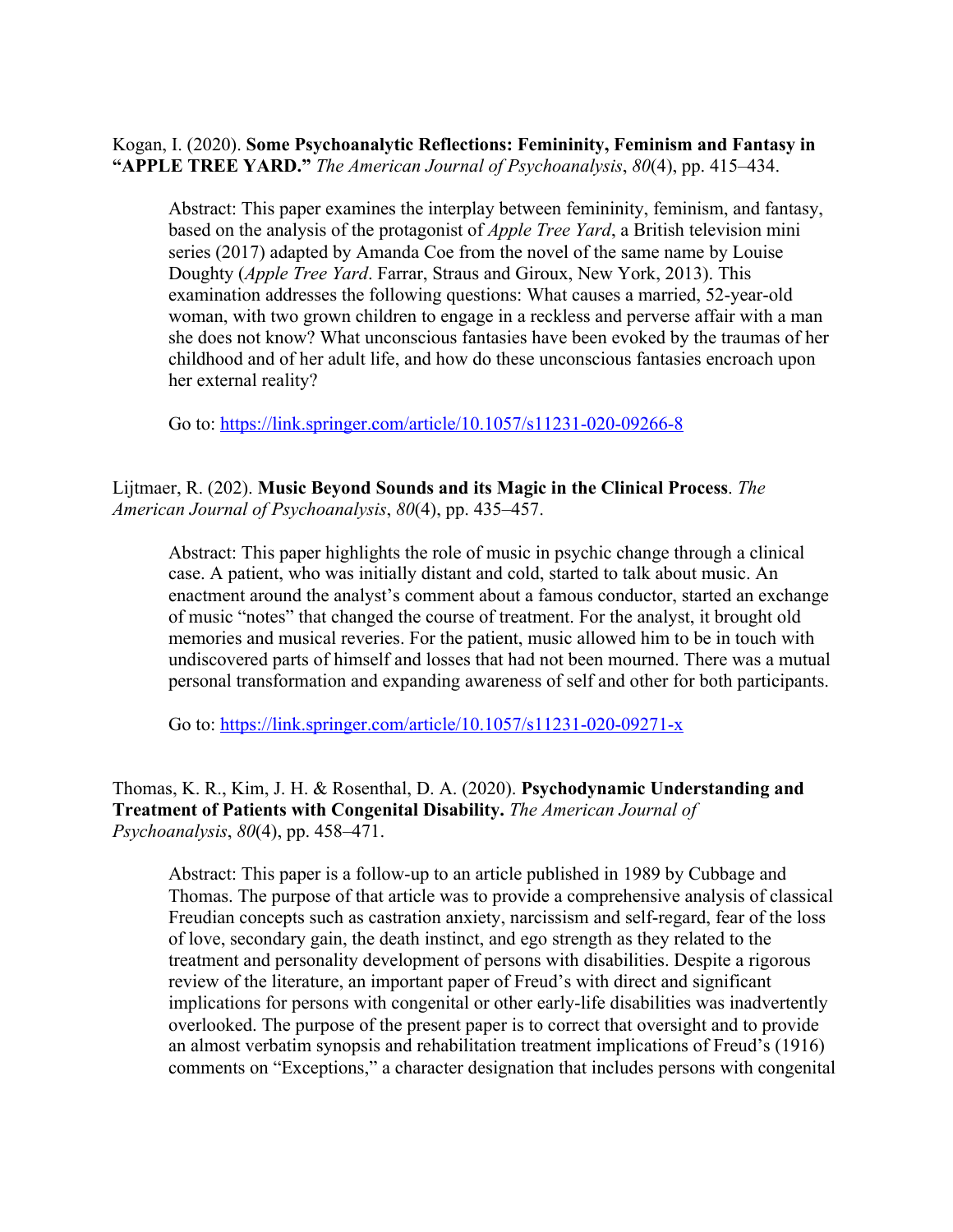or other early-life disabilities that are viewed by the patient as having occurred through no fault of his or her own.

Go to: https://link.springer.com/article/10.1057/s11231-020-09272-w

## **Book Reviews:**

Covitz, H. (2020). **Book Review:** *From Tribal Division to Welcoming Inclusion: Psychoanalytic Perspectives* by Maxine K. Anderson, Routledge, Abingdon and New York, 2019, 97 pp. *The American Journal of Psychoanalysis*, *80*(4), pp. 472–475.

Once upon a time, psychoanalysts not only presumed that they had their finger on the pulse of humanity's deepest thoughts and subliminal impulses but that they, indeed, had little to learn from sociologists, anthropologists and other psychological thinkers who had yet not metabolized the Master's theories. Other thinkers similarly trying to understand how it is that aware human creatures become enmeshed in internal and external conflict were most often ignored. If these others failed to accept the Freudian metatheory of the sexual etiology of neuroses, they were labeled neurotic, resistant or ignorant of the new discoveries. A few, including Ferenczi (1924, p. 69), recommended a humble skepticism in our formulations. Speaking of the clinical situation, Ferenczi (1924) opined:

The difference between this [interpreting] and ordinary suggestion simply consists in this, that we do not deem the interpretations we offer to be irrefutable utterances, but regard their validity to be dependent on whether they can be verified by material brought forward from memory or by means of repetition of earlier situations (p. 69).

Go to: https://link.springer.com/article/10.1057/s11231-020-09263-x

Starr, K. E. (2020). **Book Review:** *Ferenczi's Influence on Contemporary Psychoanalytic Traditions: Lines of Development – Evolution of Theory and Practice over the Decades*, edited by Aleksandar Dimitrijević, Gabriele Cassullo, and Jay Frankel, Routledge, Abingdon and New York, 2018, 308pp. *The American Journal of Psychoanalysis*, *80*(4), 476–480.

The pandemic that struck Austria-Hungary in the summer of 1918 spread with such intensity that by the fall, all the schools in Vienna were closed. Two close friends and colleagues, Sigmund Freud and Sándor Ferenczi, corresponded with one another about the current state of affairs, filling each other in on the health of their families and the impact of the viral scourge on their private practices.

"Anna, Ernst, Mathilde are in the process of recovering from their Spanish [flus]. Oli suffered from it as well..." (Freud,  $\frac{1918a}{p}$ , p. 299). "I and those closest to me have up to now been spared the Spanish flu, even though our hospital is a gathering place for severe cases. A pity that you have so much to do with this burdensome guest" (Ferenczi, 1918a, p. 300). "The epidemic is still dominating the scene. One hears about horrendous cases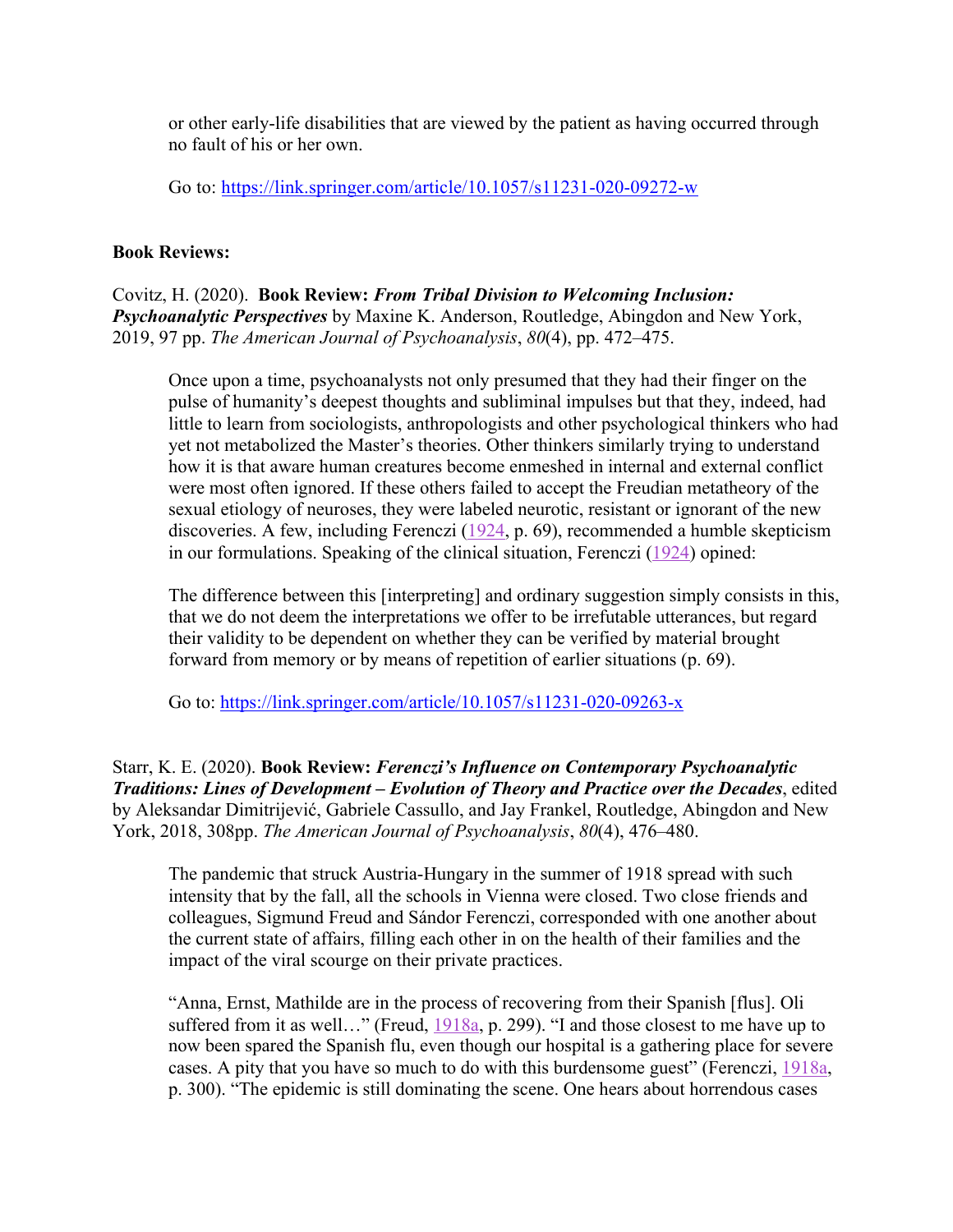and is always reassured when someone has already had it" (Freud,  $\frac{1918b}{p}$ , p. 302). "The influenza – or however one may term this pestilence – is terribly rampant in Budapest. Ten to fifteen persons are dying in our hospital daily" (Ferenczi, 1918b, p. 303). "My practice was very limited during these weeks of the epidemic" (Freud, 1918c, p. 305). "Isolation is an abhorrent source of the feeling of impotence, which is so strong at this time" (Freud, 1918d, p. 306).

Go to: https://link.springer.com/article/10.1057/s11231-020-09269-5

Turtz, J. (2020). **Book Review:** *The Power of Phenomenology: Psychoanalytic and Philosophical Perspectives***,** by Robert D. Stolorow and George E. Atwood, Routledge, Abingdon and New York, 2019, 141 pp. *The American Journal of Psychoanalysis*, *80*(4), pp. 481–484.

A patient once brought in a dream image to the psychoanalyst Joseph Barnett. The image was that of a clown's face, with a big smile on it, in a bucket. Barnett, rather than starting to explore this dream with his patient, responded with something to the effect of, "Put some blood in the bucket, and then we'll talk" (G. Goldstein, personal communication, December 28, 2019). There is simply no psychoanalytic treatment without blood. And Stolorow and Atwood highlight this in their most recent book, *The Power of Phenomenology: Psychoanalytic and Philosophical Perspectives.* This book on phenomenology and psychoanalysis truly is phenomenal! It is simply a magnificent book on a number of levels. For one, it delves deeply into the current thinking of these authors on a field of study they have immersed themselves in for a lifetime. Secondly, most chapters in this book end with a section devoted to dialogue between Stolorow and Atwood. This is a creative way of illustrating in a very alive manner both (a) the long collaborative journey taken together by these two psychoanalysts, and (b) the emphasis in hermeneutic phenomenology on truth emerging from dialogue, or what the hermeneutic philosopher Hans-Georg Gadamer terms a "fusion of horizons" (p. 106). Thirdly, the concepts developed in this book have direct implications for both psychoanalytic theory and clinical practice. In fact, I think it would be fair to say that putting these concepts into practice would be a step toward radicalizing psychoanalysis. Fourthly, this book has implications for the world beyond the confines of the consulting room.

Go to: https://link.springer.com/article/10.1057/s11231-020-09270-y

Rothschild, L. (2020). **Book Review:** *Working with Fathers in Psychoanalytic Parent-Infant Psychotherapy* edited by Tessa Baradon, Routledge, Abingdon and New York, 2019, 191 pp. *Psychoanalysis and Contemporary American Men: Gender Identity in a Time of Uncertainty* by Steven Seidman and Alan Frank, Routledge, Abingdon and New York, 2019, 260 pp. *The American Journal of Psychoanalysis*, *80*(4), pp. 485–488.

Following the turn toward object relations and subsequently relational psychoanalysis, familial life continues to be re-examined in a shifting cultural landscape where